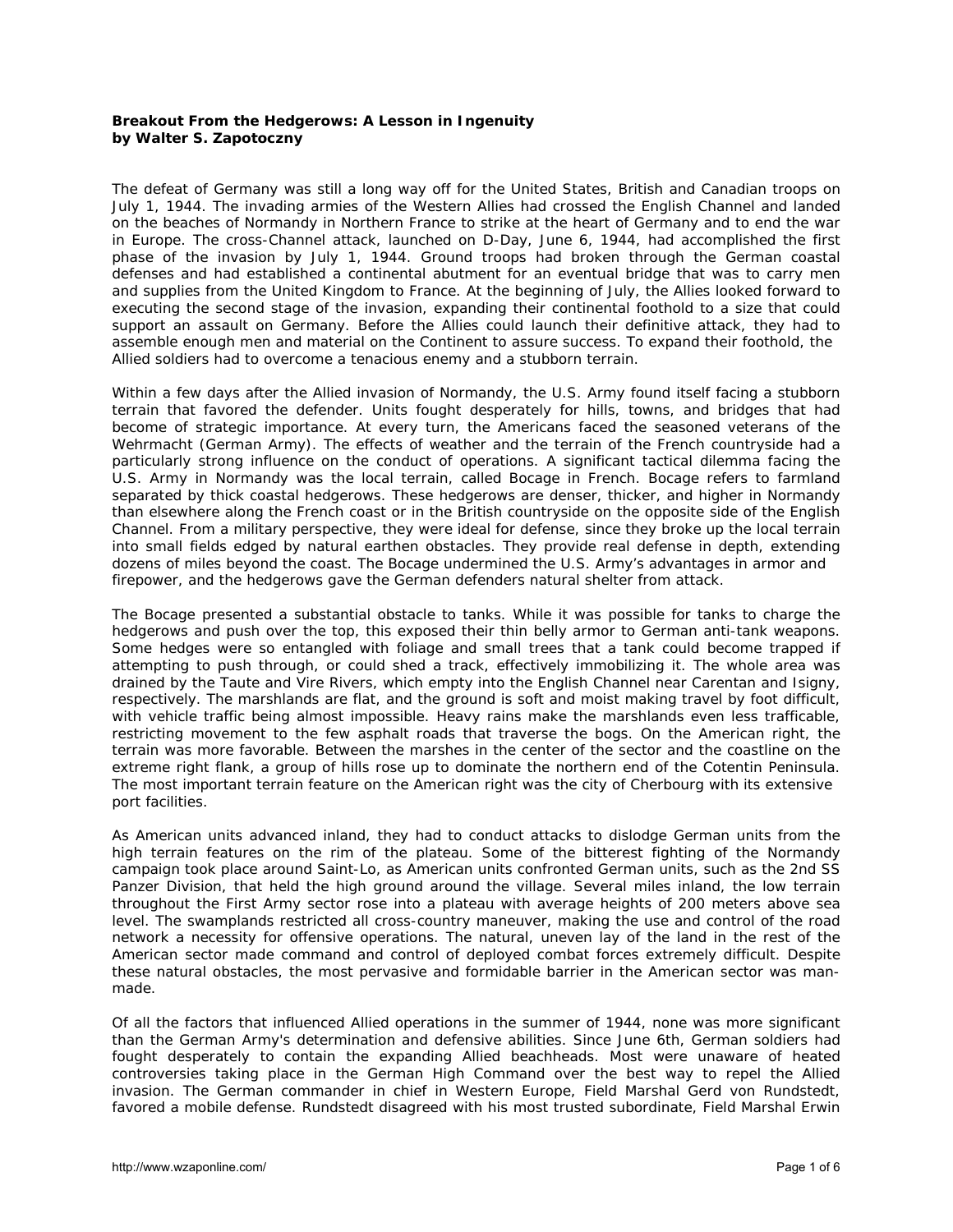Rommel. Rommel commanded Army Group B and bore direct responsibility for the defense of the northern coastlines of France. Rommel favored a strong forward defense that would defeat the Allied invasion on the beaches. Adolf Hitler was aware of the disagreement between his western commanders, but he failed to settle the dispute. Consequently, the Germans adopted neither the forward nor the mobile defense concepts as a distinct course of action.

After D-Day, Rundstedt and Rommel cooperated in concentrating forces to eliminate the Allied beachheads. They proposed to Hitler that the Germans fight a series of defensive battles while assembling forces for a massive counterattack. However, on June 25th, a major British attack near Caen forced the Germans to commit all of their reserves. The Germans now found themselves defending along a static line with few forces left to mount any large-scale counterattacks. Both Rundstedt and Rommel's previous operational concepts for the defense of Normandy were now irrelevant. On June 29th, Adolf Hitler himself intervened and announced a new plan for the defense of France. The *Fuhrer* believed that German forces had to prevent the Allies from gaining an opportunity to conduct mobile warfare in the west. Before they could conduct a blitz campaign, the Allies needed sufficient space to deploy their formations and favorable terrain on which to maneuver. Hitler believed the best way to prevent an Allied blitzkrieg was to contain the expansion of the British and American beachheads. He ordered German forces to engage the Allies in a savage battle of static warfare along a strong line that would capitalize on the defensive characteristics of the *Bocage* . Hitler knew his units occupied extremely favorable defensive positions, so he ordered the German Army to stay and fight to the last in Normandy. The German Seventh Army, under the command of General Paul Hausser, opposed the U.S. First Army. The German Seventh Army consisted of three fresh infantry divisions, the remnants of four more infantry divisions that had suffered heavy casualties during the early fighting in Normandy, a parachute regiment, and three regimental-size combat teams. The Germans lightly manned their forward defense line, keeping the bulk of their combat troops in reserve. These reserves were grouped into counterattack units and were supported by tanks and assault guns. Once the German forward lines identified the main American assault, reserves would counterattack the flanks and rear of the Americans. Well aware of the hedgerows that favored their defensive efforts, the Germans coined their tactics bush warfare.

Landing in France on June 6th, the U.S. First Army under General Bradley quickly consolidated its foothold on the Normandy beaches. Elements of VII Corps seized Utah Beach, while units of V Corps assaulted Omaha Beach. Moving to complete the first phase of Allied strategy by securing and expanding their beachheads, the V and VII Corps began to push inland. By June 12th, the Americans had captured Carentan and affected a linkup between the separate beachheads. Meanwhile, combat units of XIX Corps arrived in France to reinforce the U.S. effort. Confident that the First Army had sufficient forces in France to prevent the Germans from eliminating the beachheads, General Bradley moved to implement the second phase of Allied strategy. On June 14th, VII Corps launched an offensive to seize the badly needed port facilities at Cherbourg. The offensive was successful, and Cherbourg fell on June 26th. While VII Corps moved against Cherbourg, consuming the majority of available supplies, the remainder of the First Army stood on the defensive warding off German attacks and preparing for future operations. By July 1st, with the American beachheads secure, the First Army prepared to resume the offensive. The U.S. Army was deployed along a wide area that stretched from Chaumont to the west coast of the Cotentin Peninsula near La Haye-du-Puits. General Bradley's mission was to continue the expansion of the area and to relieve German pressure against the British by conducting a full offensive against the German Seventh Army. Scheduled for July 1st, the attack was designed to push the Germans out of Normandy and to open the way for American operations into Brittany. For the attack, Bradley had available the equivalent of thirteen divisions organized into four separate corps.

The successful breakout of the low country would depend on the ability to overcome the *Bocage*. The urgency of the situation resulted in the development of improvised methods that allowed tanks to maneuver in the *Bocage*. The first field-expedient solution to the mobility problem came from the 747th Tank Battalion assigned to the 29th Infantry Division. The 747th was not equipped with dozer tanks, so instead of trying to drive directly over the hedgerows, someone suggested that demolitions be used to blow gaps in the hedgerows. After experimentation, the tankers discovered that demolitions could indeed breach the hedgerows. Two 24-pound explosive charges placed eight feet apart and eighteen inches above ground level blew a sizable hole in a hedgerow. On June 24th, engineer squads from the 29th Division's 121st Engineer Combat Battalion emplaced demolition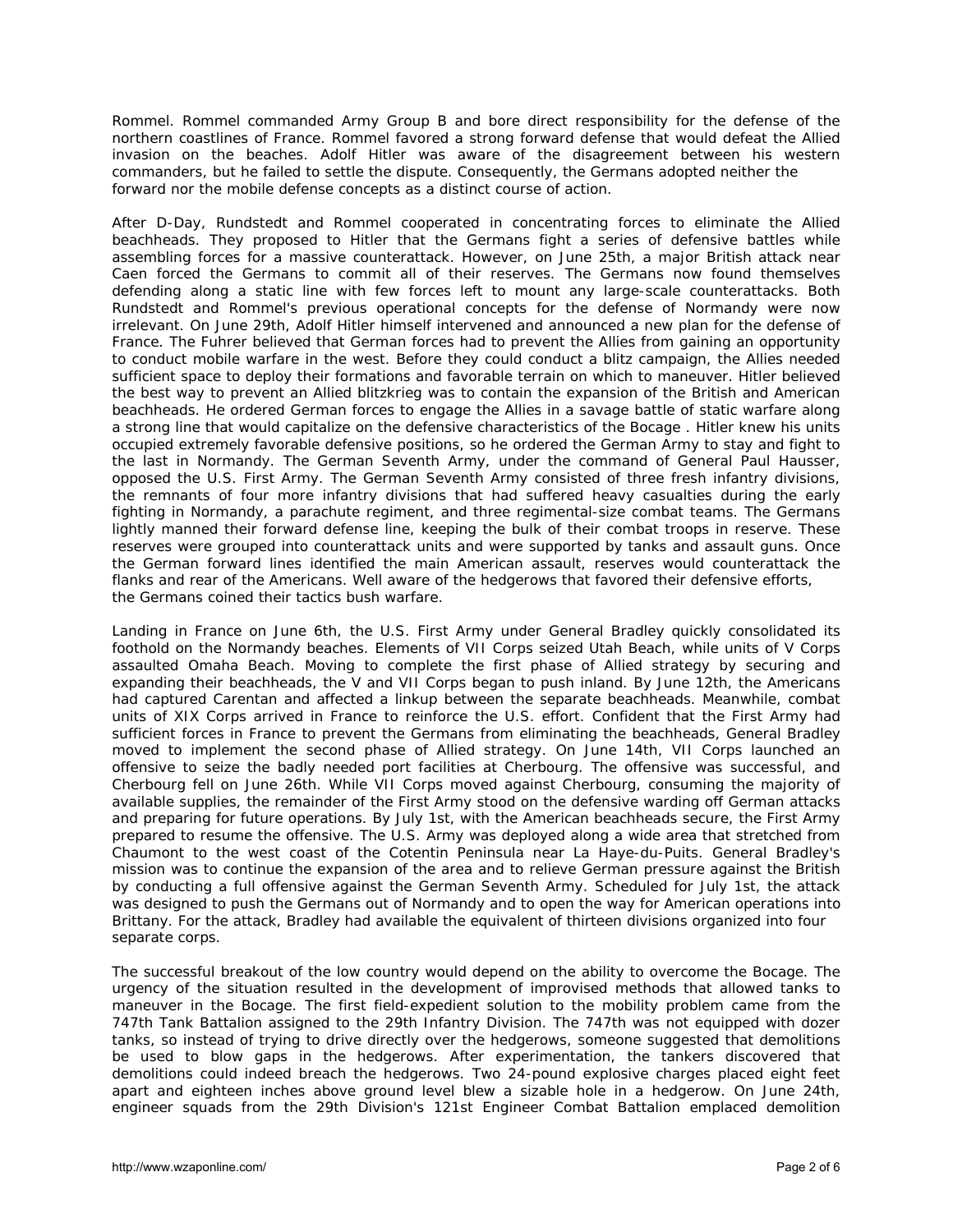charges on hedgerows during a limited attack by elements of the 747th Tank Battalion and the 115th Infantry. The attackers discovered that the 24-pound charges did not always create a hole large enough for the Sherman tanks. After the attack, the engineers decided to increase the size of the explosive charges from twenty-four to fifty pounds. They hoped the increased charges would consistently blow breaches large enough to accommodate the attacking tanks. Several problems resulted from increasing the size and weight of the explosive charges. The commander of the 121st Engineer Combat Battalion, Lieutenant Colonel Robert R. Ploger, conducted an informal study of the logistics involved in supporting a tank attack with fifty-pound explosive charges. Ploger assumed that in a typical attack, a tank company moving a distance of one and one-half miles through the *Bocage*  would encounter thirty-four separate hedgerows. As a result, each tank company needed seventeen tons of explosives. Demolitions were not readily available in such quantities, and the problems involved in the transport and emplacement of enough explosives seemed insurmountable. Apparently, other techniques were needed to breach the hedgerows. The engineers then suggested that the explosives be buried within the hedgerow embankments. Burying the charges would greatly increase the efficiency of the demolitions, allow the use of smaller charges, and alleviate problems associated with availability, transport, and emplacement. Unfortunately, other conditions prevented the burying of explosive charges. Digging holes large and deep enough for the explosives in earthen embankments covered with vines and filled with roots proved too laborious. During an attack, digging holes and emplacing charges would simply take too long. Since an attack could proceed only as fast as charges were emplaced and detonated, slow moving American attacks would allow the Germans to coordinate their hedgerow defense better. Engineers and infantrymen would also be dangerously exposed to German mortar fire while planting demolitions. Though technically feasible, burying explosives by hand was a procedure both too difficult and tactically unwise.

Determined to find a way to get through the hedgerows, the tankers and engineers finally developed an effective technique for using explosives. In a conference between officers of the 747th Tank Battalion and Lieutenant Colonel Ploger, someone suggested that the tanks be equipped with a mechanical device to gouge holes in the hedgerows for the explosives. After some experimentation, the tankers finally equipped an M-4 Sherman with two pieces of commercial pipe, each four feet long and six and one-half inches in diameter. The tankers welded the pipes onto the front side of the Sherman's final drive assemblies and reinforced the weld with angle irons. Sherman's, equipped with the device, simply rammed into a hedgerow embankment, and then backed away leaving two sizable holes for the explosives. Ploger's engineers also learned to pack the demolitions into expended 105 mm artillery shell casings, thereby greatly increasing the efficiency of the charges. The engineers found that two charges of only fifteen pounds each could blow a gap large enough for a Sherman tank. Placing explosives in shell casings also made the transport and handling of charges much easier. The method proved so successful that the 747th outfitted numerous tanks with the pipe devices.

By late June, many units throughout the First Army had developed a variety of means to breach the hedgerows. The 83rd Infantry Division in VII Corps used two 25-pound explosive charges. Engineers packed the explosives in a sandbag, buried them by hand two feet into the hedgerow embankment, and then tamped the hole full of dirt to increase the effectiveness of the charge. Other units copied the techniques developed in the 29th Division. The 703rd Tank Battalion, attached to the 4th Infantry Division in VII Corps, adopted the 747th's hedgerow busting techniques and found them highly successful. In VIII Corps, the 79th Infantry Division also developed another type of hedgerow cutter for use on its Sherman tanks. Soldiers of the 2nd Armored Division's 102nd Cavalry Reconnaissance Squadron invented the hedgerow device that gained the widest publicity. During a discussion between some of the 102nd's officers and enlisted men, someone suggested that they get saw teeth, put them on their tanks, and cut through the hedgerows. Many of the troops laughed at the suggestion, but Sergeant Curtis G. Culin took the idea to heart. Culin designed and supervised the construction of a hedgerow-cutting device made from scrap iron pulled from a German roadblock.

Testing showed that the device allowed a Sherman to cut easily through the hedgerows. Because the hedgerow cutter's blades made a tank resemble a large pachyderm with tusks, troops called the device a rhinoceros, and Sherman's equipped with Culin's invention became known as rhino tanks.

Culin's device soon got the attention of the chain of command within 2nd Armored Division and V Corps. On July 14th, General Bradley attended a demonstration of Culin's hedgerow cutter. Bradley watched as Sherman's mounting the hedgerow device plowed through the hedgerows "as though they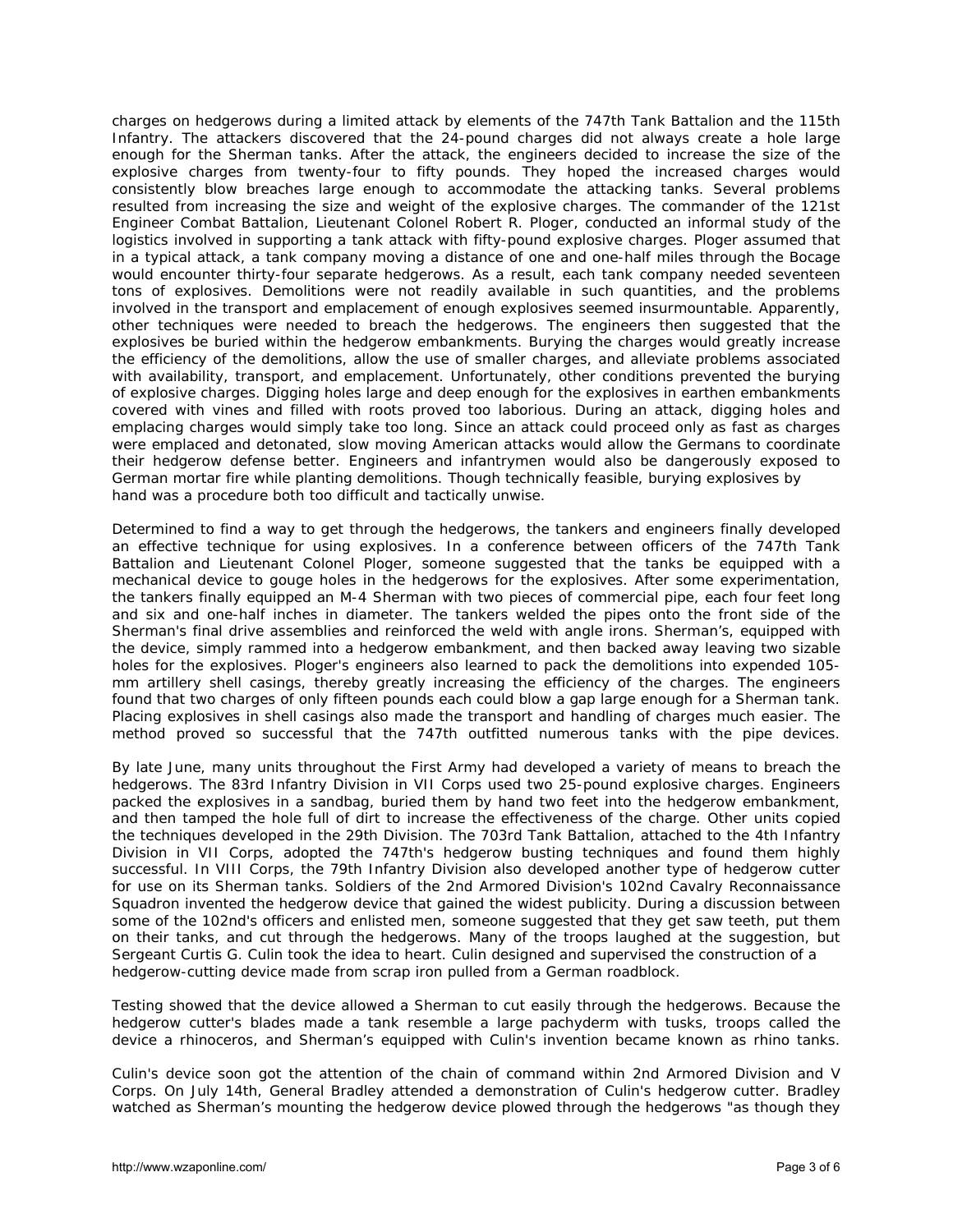were pasteboard, throwing the bushes and brush into the air." Very impressed by the demonstration, Bradley ordered the chief of the First Army's Ordnance Section to supervise the construction and installation of as many of the hedgerow cutters as possible. The First Army Ordnance assembled welders and welding equipment within the beachhead and from the rear areas in England to assist with the project. Welding teams used scrap metal from German beach obstacles to construct most of the hedgerow cutters. In a remarkable effort from 14th to the 25th of July, the First Army Ordnance Section produced over 500 hedgerow cutters and distributed them to subordinate commands for installation. By late July sixty percent of the First Army's Sherman's mounted the hedgerow-cutting devices. Though the most famous of the hedgerow-reducing devices, Culin's rhinoceros was only one of many such contrivances invented and employed throughout the First Army.

With the problems of armored mobility largely solved, infantry commanders finally realized that firepower from their supporting M-4 Sherman's could place heavy suppressive fires on the Germans, thus allowing their units a chance to maneuver. Properly employed, the machine guns of an M-4 Sherman delivered the direct fire needed to suppress German machine guns, while a Sherman's main gun, used at point-blank range, substituted for indirect artillery fire. As tanks suppressed the German defenders, infantry units could clear out the hedgerows and maneuver to assault the main German defensive positions. Infantry could also provide tanks with protection against German close assaults. Throughout the First Army, units worked to develop new combined arms tactics. Commanders at all levels began to experiment with methods that permitted infantry and tanks to work closely together. Units trained and conducted rehearsals in rear areas before trying new tactics in combat. The result was the implementation by the First Army units of several methods that allowed the combined arms team to overcome the enemy. Frustrated by their failures in the hedgerows, leaders within the 29th Division realized they had to find ways to defeat the Germans. The division commander, General Gerhardt directed the assistant division commander, Brigadier General Norman D. Cota, to supervise the development and implementation of tactics to overcome the German method of hedgerow defense. The tactics developed by the 29th Division were a departure from normal Army doctrine in that neither the tanks nor the infantry led the attack but fought closely together and protected one another while closing with the enemy.

On July 11th, XIX Corps attacked southward toward Saint-Lo as part of a First Army offensive to push the German Seventh Army out of Normandy. The attack started at 0600 on July 11th after a furious twenty-minute preparatory bombardment by five battalions of artillery. Initial progress was slow and discouraging. The 2nd Battalion advanced with two companies abreast and encountered determined resistance from enemy positions in the first hedgerows. The tank-infantry-engineer teams, however, continued to push forward, and by 1100 they finally broke through the organized German defense, which eased and then collapsed. The 2nd Battalion then made rapid progress, seized the ridgeline to its front, wheeled to the right, and continued to move. Before nightfall, the 2nd Battalion advanced another mile toward Martinville and was in an excellent position to continue the attack toward Saint-Lo.

In late June the 3rd Armored Division devised hedgerow tactics that emphasized coordinated, combined efforts by tanks and infantry. Mobility and firepower were the key elements in the tactical formula. Like other units in the First Army, the 3rd Armored Division discovered that dozer tanks and engineer teams with demolitions could breach the most formidable hedgerows. Tank platoons operating with infantry squads and supported by artillery and mortar fire were expected to deliver enough direct firepower to root out the most determined defenders. Unlike infantry divisions that developed hedgerow tactics for single tanks and infantry squads, the 3rd Armored Division devised a method of assault based on the coordinated action of a tank company and an infantry company. Units attacked on a front usually three fields wide and always assaulted the center field last. The attack began as engineer teams or dozer tanks gapped the first hedgerow and indirect fire fell on and behind the forward German positions. An entire tank platoon then attacked with one section moving forward along each hedgerow paralleling the axis of advance. The Sherman tanks put main-gun fire into the hedgerow to their front and sprayed the side hedgerows with heavy machine-gun fire. During the early phase of the assault, the tanks moved slowly enough so that supporting infantry could move with them and provide local security. The tanks also tried to protect themselves against German close infantry assaults by always staying at least twenty yards away from the nearest hedgerow. After reaching the main German defensive position, the tanks turned inward and worked their way toward the center of the field, covering the hedgerows with heavy machine-gun fire. Together, the tanks and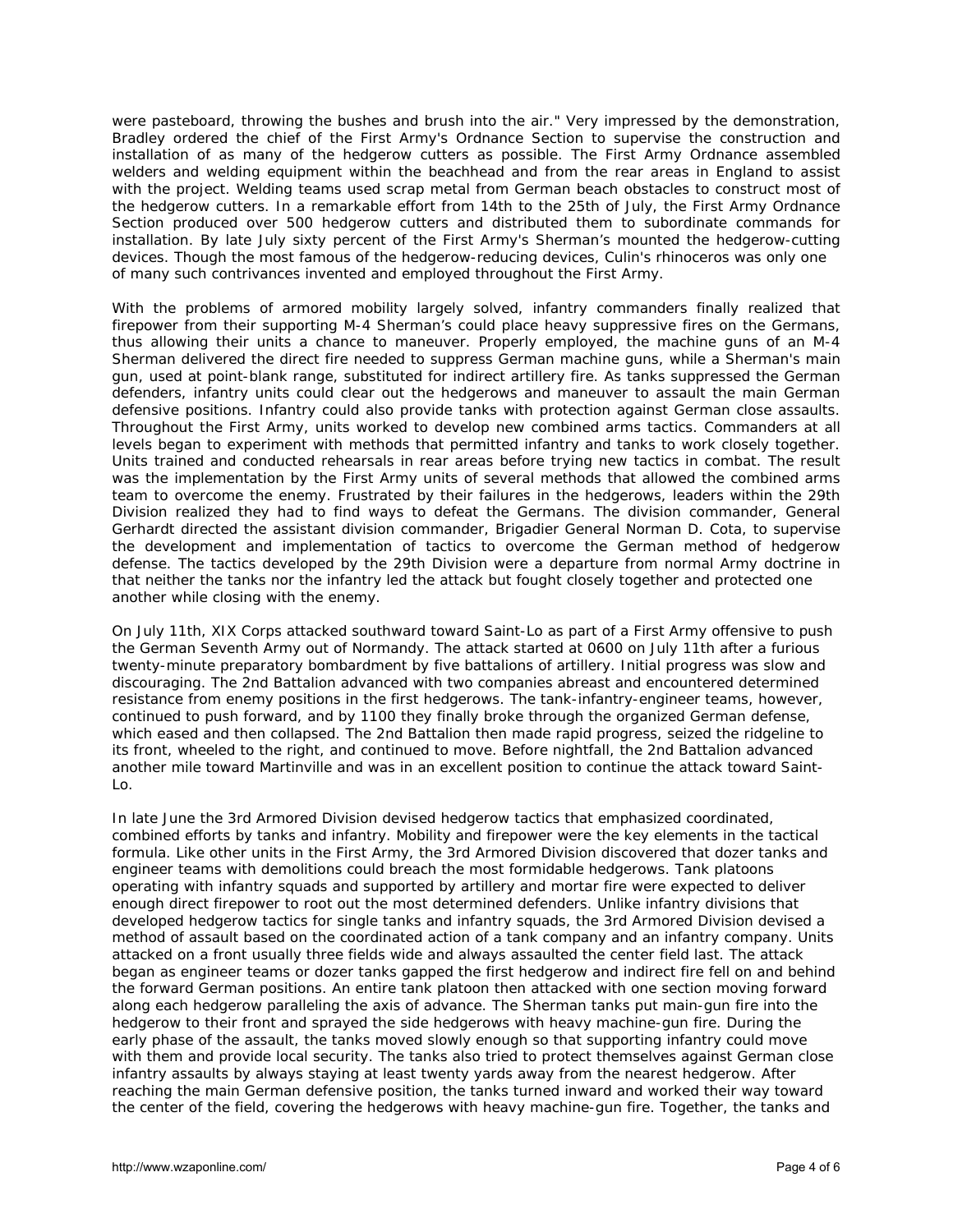infantry cleared the German defensive position and then prepared to continue the attack.

The 2nd Armored Division also developed special tactics for use in the hedgerows, but its techniques differed radically from those developed by other divisions within the First Army. In mid July 2nd Armored Division began to prepare for its role in Operation Cobra, the First Army's offensive designed to rupture the defenses of the German Seventh Army and precipitate a major breakout into the Brittany peninsula and the interior of France. In the Cobra plan, the First Army assigned a rapid exploitation mission to the 2nd Armored Division. The tactical challenge facing the 2nd Armored was to develop techniques that allowed infantry and armor to work closely together during high-speed maneuvers through the *Bocage* . By July 25th, Combat Command A of the 2nd Armored and the 22nd Infantry had developed a novel way for tanks and infantry to cooperate during fast-moving operations. The infantry rode on the back decks of tanks and only dismounted when the attack met stiff enemy resistance. The overall tactical plan developed by Combat Command A and the 22nd Infantry called for units to attack in three assault waves. The first echelon consisted solely of tanks and relied on its own mobility and firepower, along with supporting artillery, to eliminate enemy positions. A second wave of tanks and infantry closely followed the lead elements. Eight infantrymen rode on the back deck of each Sherman in the second wave. The infantry had two main purposes. They provided tanks in the second wave with local security, and whenever the tanks in the first wave encountered stiff resistance, the infantry dismounted and worked with the lead tanks to conduct a coordinated combined arms attack. The third echelon also consisted of tanks and infantry and had the mission of eliminating positions bypassed or not detected by the leading elements.

Between the 19th and the 25th of July, the 22nd Infantry and Combat Command A's 66th Armored Regiment conducted mock attacks and rehearsals in preparation for Operation Cobra. Tankers conducted classes on the proper distribution of main-gun and machine-gun fire and the correct way to use the rhinoceros hedge cutters mounted on 75 percent of the 66th's tanks. Platoons from the 22nd Infantry constantly practiced tank-infantry coordination with the 66th Armored. Infantry units learned how best to mount, dismount, and ride on tanks and taught their soldiers how to use the new external telephones mounted on most of Combat Command A's tanks. Infantrymen also found ways to camouflage themselves with vegetation while riding on the Sherman's. Leaders generally found that infantrymen easily adapted to the new tasks involved in working with armor.

On the morning of July 26th, the day after the saturation bombing that marked the opening of the Operation Cobra offensive, Combat Command A, applying some of its new techniques, conducted a forward passage of lines through the 30th Infantry Division and attacked southward. Their mission was to seize high ground in the vicinity of Hill 193 and le Mesnil-Herman and then establish defensive positions to repel German counterattacks aimed at American follow-on forces. Combat Command A's attack was the type of action most preferred by American commanders, a highly fluid situation in which mobile forces overran or bypassed enemy resistance. As a result of their new tactics and an intensive pre battle-training period, Combat Command A and the 22nd Infantry made spectacular gains during the attack. The combined arms team worked closely together. Artillery observers rode in the lead tanks and brought accurate, indirect fire down on the enemy. Infantry battalion commanders rode in command tanks with man pack radios to better coordinate tankers and riflemen. The commander of the 22nd Infantry reported that his soldiers were enthusiastic about riding the tanks. The infantry found that riding on tanks gave them several advantages. The height of the tanks put the riflemen above grazing fire and gave them better observation. Riding on tanks that moved at irregular speeds also made the infantry more difficult targets. In two days, Combat Command A penetrated more than six miles into the German Seventh Army's sector. Cobra's preparatory bombardment, sporadic German resistance, and the coordination and swift execution of Combat Command A's attack resulted in light casualties for the Americans. By nightfall of July 27th, the infantry and tanks were on the objective, having lost only 3 tanks and less than 200 men.

Since landing in France, the First Army had devised numerous technical and tactical solutions for the conduct of battles against the German Army. The greatest transformation took place in combat units where tankers, infantrymen, engineers, and artillery forward observers became close knit partners in a coordinated effort. In the pre-invasion period, tankers probably could not have visualized the hedge cutters and back-deck telephones that were to be on most of their tanks by the opening of the Cobra offensive. Nor could commanders have imagined the tactical combinations that had to be developed for combat in the *Bocage*. By the end of July, the First Army routinely used a large number of combat